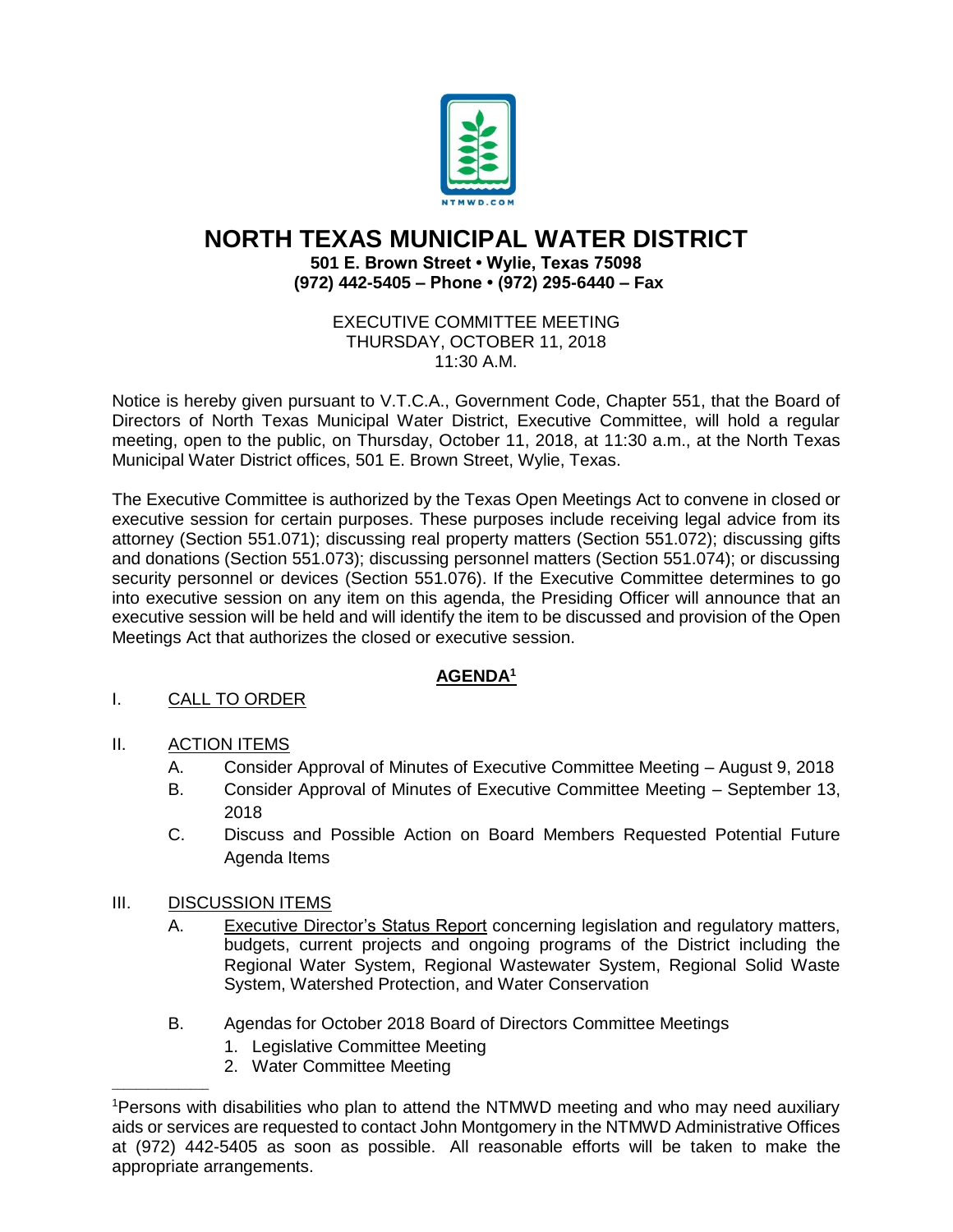- C. Review October 2018 Board of Directors Regular Board Meeting Agenda
- D. Review October 2018 Planning Workshop Agenda
- E. Update on Bois d'Arc Lake Project 1. Bois d'Arc Lake Land Acquisition Program
- F. Water System Update
- G. Wastewater System Update
- H. Solid Waste System Update
- I. Personnel Update
- J. Finance/Budget Update
- K. Engineering Update
	- 1. Discussion of Purpose and Priority of Projects on Administrative **Memorandums**
- L. District Policy Update
- M. Legislative Update
- N. Discuss Status of Member City Contract Matters including:
	- 1. *Petition of the Cities of Garland, Mesquite, Plano and Richardson Appealing Wholesale Water Rates Implemented by North Texas Municipal Water District,* Docket No. 46662 before the Public Utility Commission of Texas
	- 2. *Petition of the Cities of Garland, Mesquite, Plano and Richardson Appealing Wholesale Water Rates Implemented by North Texas Municipal Water District,* Docket No. 47863 before the Public Utility Commission of Texas
	- 3. *Ex Parte, North Texas Municipal Water District*, Cause No. 429-01462- 2018 in the 429th Judicial District, District Court of Collin County, Texas
	- 4. Facilitation with Member Cities Regarding Alternate Cost Methodologies to the Amendatory Water Supply Contract
- O. Update on Litigation Involving North Texas Municipal Water District/Advice from Legal Counsel, including:
	- 1. Knight et al. vs. U.S. Army Corps of Engineers, Case No. 18-352-ALM in the U.S. District Court for the Eastern District of Texas, Sherman Division